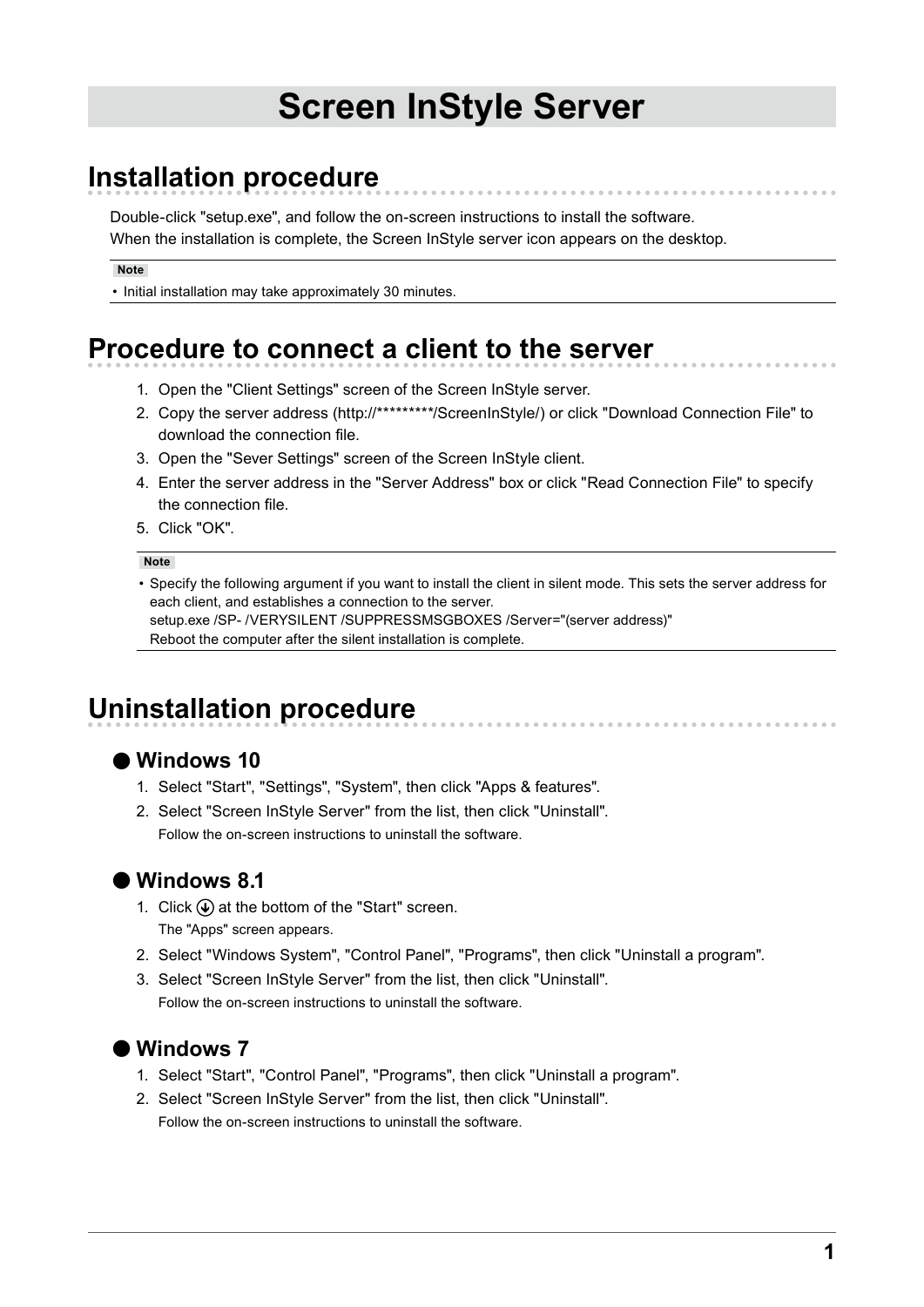# **Basic operations on the server management screen**

### **●Opening the screen**

Double-click the  $\Box$  icon on the desktop.

**Note**

• You must enter the password to log in. The initial password is "password".

### **●Overview of functions**

Select "Computer List" or "Monitor List" to switch items to be displayed in the list.

|                                                                                                             | Create a folder to group computers.                      |                                |            |                 |                                |                                          |             |                                                 | Select the items to be displayed in the |
|-------------------------------------------------------------------------------------------------------------|----------------------------------------------------------|--------------------------------|------------|-----------------|--------------------------------|------------------------------------------|-------------|-------------------------------------------------|-----------------------------------------|
| (e<br><b>COL</b><br>to have a second bound contribute business of<br><b>Fig.</b><br>tot View Ferontes Tools | $\times$<br>$D = C$ $\blacksquare$ Screen InStyle Server |                                |            |                 | $   \times$<br>命会員             |                                          |             |                                                 | list.                                   |
|                                                                                                             |                                                          |                                |            |                 | Display Herro                  | Client Settings Password Version Log Off |             |                                                 |                                         |
| Computer<br>◯ computerList                                                                                  | $\checkmark$                                             |                                | Search     | Clear           |                                |                                          |             |                                                 | Select an item from the pull-down       |
| Monitor List<br>Computer ^                                                                                  | <b>Computer Status</b>                                   | Policy Status   Policy Applied | Department | User            | <b>Monitor Power Off Timer</b> | <b>Windows Lock Timer</b>                | Sleep Timer | os                                              | menu and enter a keyword to conduct a   |
| $T_1 00001$<br><b>B</b> Default Folder                                                                      | Connected                                                |                                |            |                 | KB/Literi 5 minutels           | 10 minute(s)                             | Off         | Microsoft Windows 7 Professional Service Pack 3 | search.                                 |
| $\Box$ T 1 00002<br><b>EE</b> SHABCDE                                                                       | Connected                                                |                                |            | <b>CAFAssi</b>  | 5 minute(s)                    | 10 minute(s)                             | off         | Microsoft Windows 7 Professional Service Pack 1 |                                         |
| $T_1$ 00003                                                                                                 | Connected                                                |                                |            | KNASAH          | 5 minutels)                    | 10 minute(s)                             | off         | Microsoft Windows 7 Professional Service Pack 1 |                                         |
| Folders »<br>$\Box$ T_1_00004                                                                               | Connected                                                |                                |            | <b>CARAge</b>   | 5 minute(s)                    | 10 minute(s)                             | off         | Microsoft Windows 7 Professional Service Pack 1 |                                         |
| $\Box$ T. 1.00005                                                                                           | Connected                                                | Excluded                       |            | <b>KNA</b> SAHI | 5 minute(s)                    | 10 minute(s)                             | off         | Microsoft Windows 7 Professional Service Pack ] |                                         |
| $\sqcap$ T 1 00006                                                                                          | Connected                                                |                                |            | <b>Oklinati</b> | 5 minute(s)                    | 10 minute(s)                             | Off         | Microsoft Windows 7 Professional Service Pack 1 |                                         |
| $\Box$ T_1_00007                                                                                            | Connected                                                |                                |            | <b>KNASARI</b>  | 5 minutels)                    | 10 minute(s)                             | off         | Microsoft Windows 7 Professional Service Pack I |                                         |
| $\Box$ T_1_00008                                                                                            | Connected                                                |                                |            |                 | <b>ENFIDEE 5 minute(s)</b>     | 10 minute(s)                             | off         | Microsoft Windows 7 Professional Service Pack   | Computers or monitors are displayed     |
| $\Box$ T 1 00009                                                                                            | Connected                                                |                                |            | KNAAsed         | 5 minute(s)                    | 10 minute(s)                             | off         | Microsoft Windows 7 Professional Service Pack 1 |                                         |
| $T_1$ 00010                                                                                                 | Connected                                                |                                |            | <b>ENALLER</b>  | 5 minute(s)                    | 10 minute(s)                             | off         | Microsoft Windows 7 Professional Service Pack   |                                         |
| $\Box$ T 1 0001                                                                                             | X Disconnected (51 day(s))                               |                                |            | <b>KNASARI</b>  | 5 minutels)                    | 10 minute(s)                             | off         | Microsoft Windows 7 Professional Service Pack 3 | in the list.                            |
| $T_1$ 00012                                                                                                 | X Disconnected (51 day(s))                               |                                |            | <b>ENALES</b>   | 5 minute(s)                    | 10 minute(s)                             | off         | Microsoft Windows 7 Professional Service Pack   |                                         |
| $\Box$ T_1_00013                                                                                            | X Disconnected (S1 day/sl)                               |                                |            | KNAAst          | 5 minute(s)                    | 10 minute(s)                             | off         | Microsoft Windows 7 Professional Service Pack 1 |                                         |
| $T = 1.00014$                                                                                               | X Disconnected (51 day(s))                               |                                |            | <b>ENALLER</b>  | 5 minute(s)                    | 10 minute(s)                             | off         | Microsoft Windows 7 Professional Service Pack   |                                         |
| $T = 1.00015$                                                                                               | X Disconnected (51 day(s))                               |                                |            |                 | KNALAusi 5 minute(s)           | 10 minute(s)                             | off         | Microsoft Windows 7 Professional Service Pack 1 |                                         |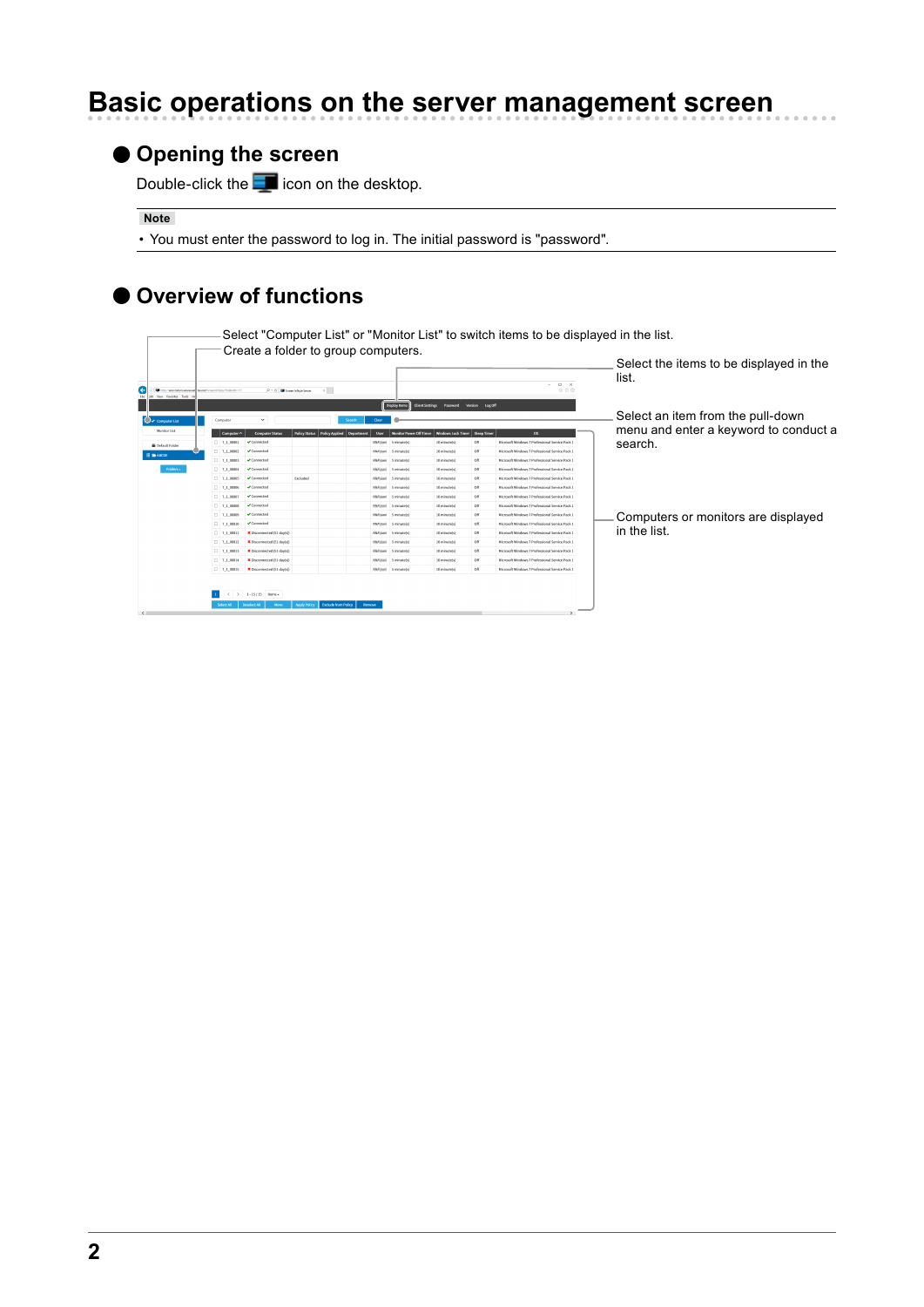### **●Collectively applying settings**

You can apply a set of settings related to power, multi-monitor sync, and other functions of Screen InStyle as "policy" to multiple computers at the same time.

#### **Grouping computers**

Store in the same folder to group computers that you want to apply the same policy to. By default, all computers are displayed in "Default Folder". Create a folder and move desired computers from "Default Folder" to the new folder.

- 1. In the left pane, select "New" from "Folders ▲" to create a folder.
- 2. Click "Default Folder".
- 3. Select the check boxes of the desired computers, then click "Move" in the bottommost line.
- 4. Select the folder you have created in Step 1, then click "OK".

#### **Applying policy**

Apply policy to the folder.

- 1. In the left pane, click the desired folder.
- 2. Select "Set Policy" from "Folders ▲".
- 3. Select the "Enable Policy" check box to view settings. Change settings as necessary, then click "OK". For details about the function of each setting item, refer to the Screen InStyle Client Software Help Guide.

When the policy is applied, the  $\equiv$  icon appears to the left of the folder icon.

### **Disabling policy**

To disable policy with respect to **all** computers in a folder, delete the policy from the folder.

- 1. In the left pane, click the desired folder.
- 2. Select "Set Policy" from "Folders ▲".
- 3. Clear the "Enable Policy" check box.

You can also disable policy with respect to **particular** computers in a folder.

- 1. In the left pane, click the desired folder.
- 2. Select the check boxes of the computers with respect to those you want to disable the policy of, then click "Exclude from Policy" in the bottommost line.

In the list, these computers are indicated with "Excluded" in "Policy Status". To apply policy again, select the desired computers, then click "Apply Policy" in the bottommost line.